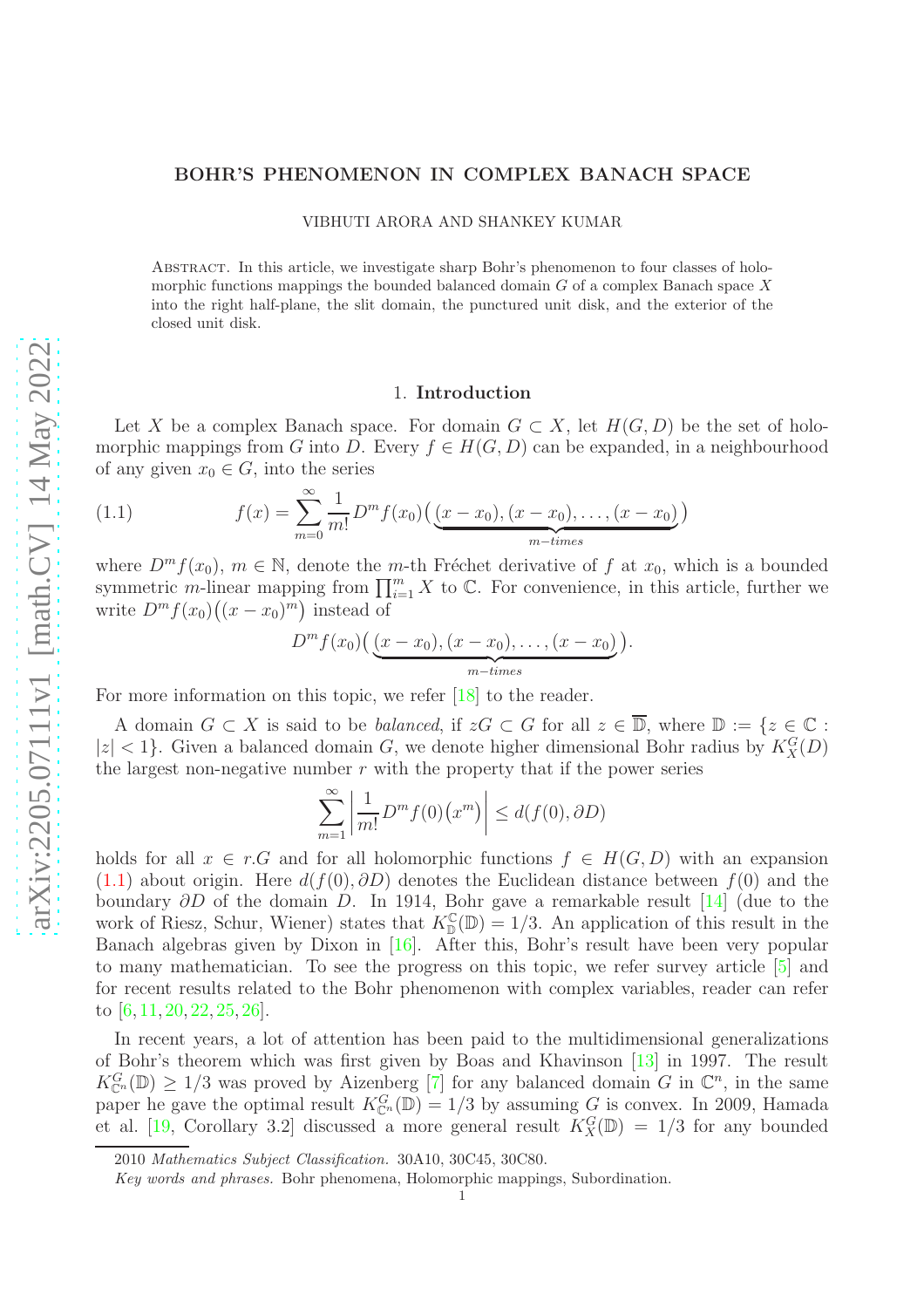balanced domain G subset of complex Banach space  $X$ . Also, by taking a restriction on  $f \in H(G, \mathbb{D})$  such that  $f(0) = 0$  and  $G \subset \mathbb{C}^n$ , Liu and Ponnusamy [\[23\]](#page-7-5) improved the quantity  $K_{\mathbb{C}^n}^G(\mathbb{D}) = 1/\sqrt{2}$  and obtain a sharp radius  $K_{\mathbb{C}^n}^G(\mathbb{D}) = 1/\sqrt{2}$  if G is convex. Moreover, Bhowmik and Das [\[12\]](#page-6-8) calculated the following quantities

$$
\inf\{K_X^G(\Omega): \Omega\subset\mathbb{C} \text{ is simply connected}\}=3-2\sqrt{2}
$$

and

$$
\inf\{K_X^G(\Omega) : \Omega \subset \mathbb{C} \text{ is convex}\} = \frac{1}{3}.
$$

In higher dimension, there are many significant and attractive results (see for instance [\[7,](#page-6-7)[8\]](#page-6-9)).

Before proceeding further we set some notations. Let  $\mathbb{H} := \{z \in \mathbb{C} : \text{Re } z > 0\}$  be the right half-plane,  $T := \{z \in \mathbb{C} : |\arg z| < \pi\}$  be the slit region,  $\mathbb{D}_0 := \{z \in \mathbb{C} : 0 < |z| < 1\}$  be the punctured unit disk, and  $\overline{\mathbb{D}}^c := \{z \in \mathbb{C} : |z| > 1\}$  be the exterior of the closed unit disk  $\overline{\mathbb{D}}$ . The spherical distance between two complex numbers of extended complex plan is given by

<span id="page-1-0"></span>
$$
\lambda(z, w) = \begin{cases} \frac{|z - w|}{\sqrt{1 + |z|^2} \sqrt{1 + |w|^2}}, & \text{if } z, w \in \mathbb{C}, \\ \frac{1}{\sqrt{1 + |z|^2}}, & \text{if } w = \infty. \end{cases}
$$

In [\[2\]](#page-6-10), Abu-Muhanna and Ali observed that if  $f(z) = \sum_{n=0}^{\infty} a_n z^n \in H(\mathbb{D}, \overline{\mathbb{D}}^c)$  then

(1.2) 
$$
\lambda\bigg(\sum_{n=0}^{\infty}|a_nz^n|,|a_0|\bigg)\leq\lambda(f(0),\partial\overline{\mathbb{D}}^c)
$$

for all  $|z| \leq 1/3$ , here the bound  $1/3$  is sharp. In 2013, Abu-Muhanna and Ali in [\[3\]](#page-6-11) obtained  $K_{\mathbb{C}}^{\mathbb{D}}(\mathbb{H}) = 1/3$  and  $K_{\mathbb{C}}^{\mathbb{D}}(T) = (\sqrt{2}-1)/(\sqrt{2}+1)$ . Further, Abu-Muhanna et al. [\[4\]](#page-6-12) determined  $K_{\mathbb{C}}^{\mathbb{D}}(\mathbb{D}_0) = 1/3.$ 

The goal of this paper is establish sharp bound of  $K_X^G(\mathbb{H})$ ,  $K_X^G(\mathbb{D}_0)$ , and  $K_X^G(T)$ , where G is a balanced domain in a Banach space  $X$ . Moreover, we obtain a radius under which the inequality [\(1.2\)](#page-1-0) holds for functions of the class  $H(G, \overline{\mathbb{D}}^c)$ .

## <span id="page-1-1"></span>2. Preliminaries and Main Results

In this section, we will use the concept of subordination to prove our results. Therefore, it is worth to recall here the definition of subordination. Suppose  $f$  and  $g$  are analytic functions in D. We say that g is *subordinate* to f, or  $g \prec f$ , if there is an analytic function  $w : \mathbb{D} \to \mathbb{D}$ with  $w(0) = 0$  such that  $q = f \circ w$ . To know more about subordination, reader can refer to [\[17,](#page-6-13) [24\]](#page-7-6). The Bohr phenomenon for the class of subordinations studied in [\[1,](#page-6-14) [9,](#page-6-15) [10,](#page-6-16) [21\]](#page-7-7).

2.1. Half-plane and Convex domains. Let  $P$  denote the class of all analytic functions p with  $p(0) = 1$  having positive real part in  $\mathbb{D}$ , with the form

(2.1) 
$$
p(z) = 1 + c_1 z + c_2 z^2 + \cdots
$$

A member of  $P$  is called a *Carathéodory function*. In order to establish our first main result, we need the following fundamental result for Carathéodory functions.

<span id="page-1-2"></span>**Lemma 2.1.** For every  $p \in \mathcal{P}$  of the form  $(2.1)$ , we have  $|c_n| \leq 2$  for  $n \geq 1$ .

We can now state and prove our first result on multidimensional Bohr's phenomenon for functions in the class  $H(G, \mathbb{H})$ .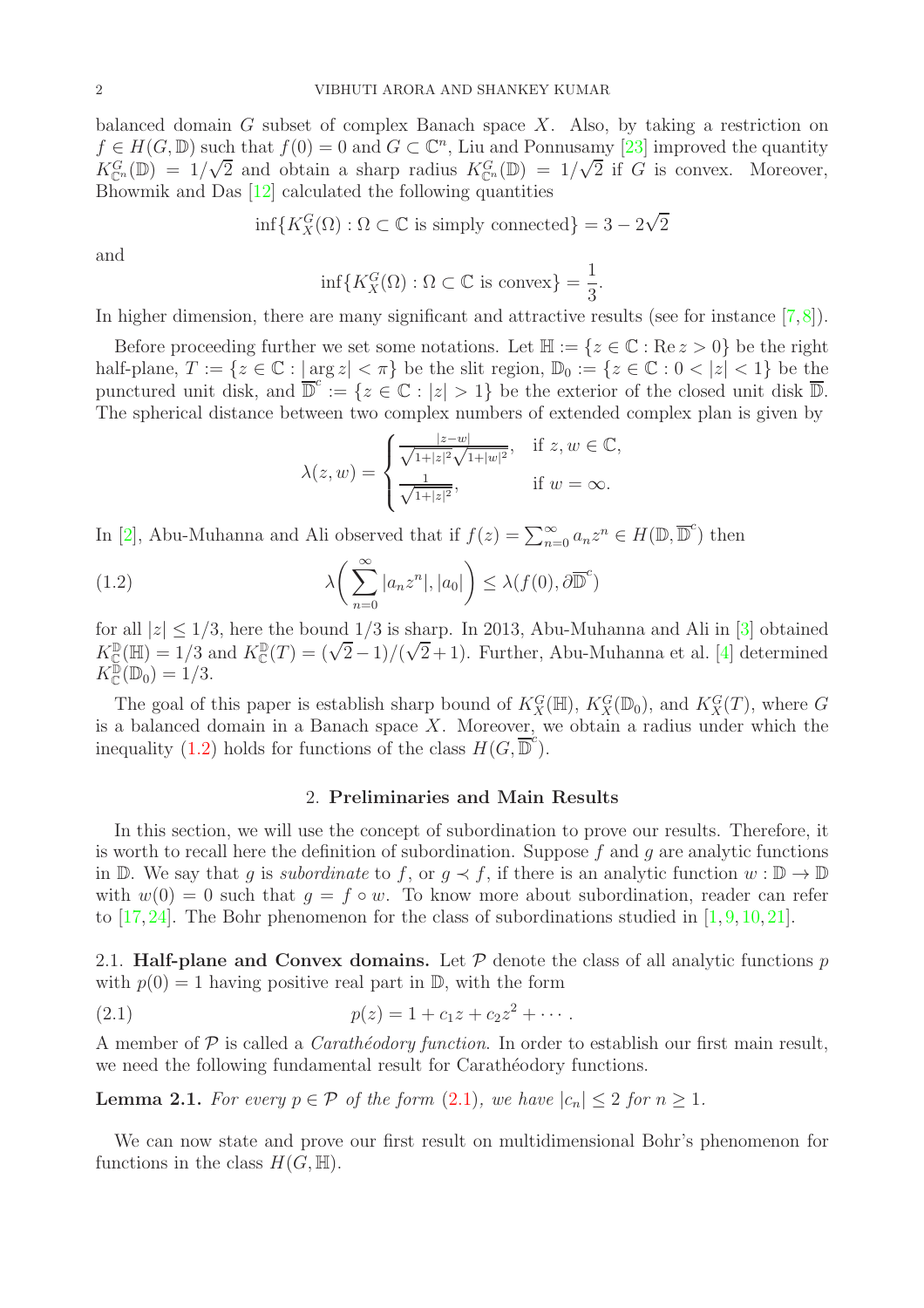<span id="page-2-0"></span>**Theorem 2.2.** Let  $f \in H(G, \mathbb{H})$  be of the form  $(1.1)$  in a neighbourhood of the origin. Then

$$
\sum_{m=1}^{\infty} \left| \frac{1}{m!} D^m f(0) \left( x^m \right) \right| \le d(f(0), \partial \mathbb{H})
$$

for  $x \in (1/3)G$ . Moreover, the constant  $1/3$  is best possible.

*Proof.* Note that  $|f(0)| > 0$ , for  $f \in H(G, \mathbb{H})$ . Assume any fixed  $y \in G$  and let

<span id="page-2-1"></span>
$$
F(z) := f(zy), \quad z \in \mathbb{D}.
$$

Then  $F: \mathbb{D} \to \mathbb{H}$  is holomorphic and

(2.2) 
$$
F(z) = f(0) + \sum_{m=1}^{\infty} \frac{1}{m!} D^m f(0) (y^m) z^m.
$$

Consider a function

$$
g(z) = \frac{F(z) - i \text{Im}(f(0))}{\text{Re}(f(0))} = 1 + \frac{1}{\text{Re}(f(0))} \sum_{m=1}^{\infty} \frac{1}{m!} D^m f(0) (y^m) z^m.
$$

It easily follow that  $g \in \mathcal{P}$ . We now apply Lemma [2.1](#page-1-2) on the Carathéodory function g and obtain

$$
\left| \frac{D^m f(0)(y^m)}{m!} \right| \le 2\text{Re}(f(0))
$$

for  $m \geq 1$ . Thus we have

$$
\sum_{m=1}^{\infty} \left| \frac{D^m f(0)(x^m)}{m!} \right| = \sum_{m=1}^{\infty} \left| \frac{D^m f(0)(y^m)}{m!} \right| \left( \frac{1}{3} \right)^m \le \text{Re}(f(0)) = d(f(0), \partial \mathbb{H})
$$

for  $x \in (1/3)G$ .

Now let us prove that  $1/3$  is optimal number using the technique given in [\[19\]](#page-7-4). For any  $1/3 < r_0 < 1$ , there exist a  $0 < c < 1$  and  $v \in \partial G$  such that  $cr_0 > 1/3$  and  $c \sup_{x \in \partial G} ||x|| <$  $||v||$ . Next, we consider a function  $f_0$  on G by

$$
f_0(x) = L\left(\frac{c\psi_v(x)}{||v||}\right)
$$

where  $L(z) = (1+z)/(1-z)$ ,  $z \in \mathbb{D}$ ,  $\psi_v$  is a bounded linear functional on X with  $\psi_v(v) = ||v||$ and  $||\psi_v|| = 1$ . It is easy to check that  $c\psi_v(x)/||v|| \in \mathbb{D}$  and  $f_0 \in H(G, \mathbb{H})$ . Choose  $x = r_0v$ , we get

$$
f_0(r_0v) = \frac{1+cr_0}{1-cr_0} = 1 + 2\sum_{n=1}^{\infty} cr_0^n = f_0(0) + \sum_{m=1}^{\infty} \left| \frac{D^m f_0(0)(x^m)}{m!} \right| > 2 = 1 + d(f_0(0), \partial \mathbb{H}).
$$

The proof of theorem is complete.  $\Box$ 

It is now appropriate to remark that when  $X = \mathbb{C}$  and  $G = \mathbb{D}$ , Theorem [2.2](#page-2-0) coincides with [\[3,](#page-6-11) Theorem 2.1]. Furthermore, the next result, for holomorphic functions defined on a bounded balanced domain which takes values in a convex domain, can be derived from Theorem [2.2:](#page-2-0)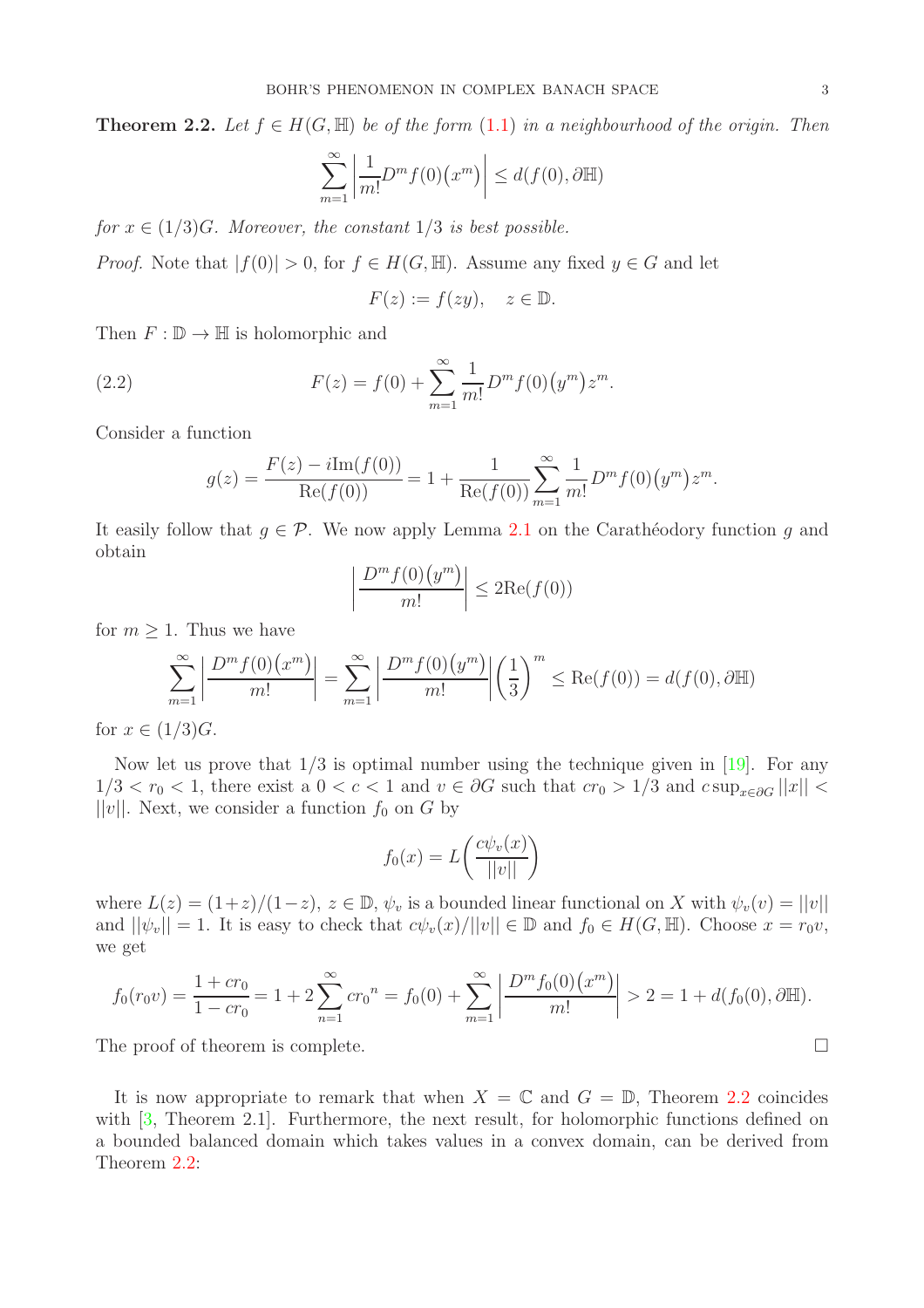**Corollary 2.3.** Let  $f \in H(G, C)$ , where C is a convex domain, be of the form [\(1.1\)](#page-0-0) in a neighbourhood of the origin. Then

$$
\sum_{m=1}^{\infty} \left| \frac{D^m f(0)(x^m)}{m!} \right| \le d(f(0), \partial C)
$$

for  $x \in (1/3)G$ . This result is sharp.

*Proof.* Let  $u \in \partial C$  be nearest to  $f(0)$ . Further let  $T_u$  be the tangent line at u, and  $H_u$  the half-plane containing C. Then  $f \in H(G, H_u)$ . Now choose t real so that  $(H_u - u)e^{it} = \mathbb{H}$ , the right half-plane and let  $K = (C - u)e^{it} \n\subset \mathbb{H}$ . Hence it yields that  $g(z) = (f(z) - u)e^{it} \in \mathbb{H}$ .  $H(G, K) \subset H(G, \mathbb{H})$  and  $g(0) = (f(0) - u)e^{it} = |f(0) - u| = d(f(0), \partial C)$ . Then we can apply Theorem [2.2](#page-2-0) on q and it follows the desired result as well as the sharpness.  $\square$ 

2.2. Punctured unit disk. Our next objective is to give multidimensional analogue of [\[4,](#page-6-12) Theorem 2.1 for the class  $H(G, \mathbb{D}_0)$ .

**Theorem 2.4.** Let  $f \in H(G, \mathbb{D}_0)$  be of the form  $(1.1)$  in a neighbourhood of the origin. Then

<span id="page-3-0"></span>(2.3) 
$$
\sum_{m=1}^{\infty} \left| \frac{1}{m!} D^m f(0) (x^m) \right| \le d(f(0), \partial \mathbb{D}_0) = 1
$$

for  $x \in (1/3)G$ . This result is sharp.

*Proof.* Because of the inclusion  $H(G, \mathbb{D}_0) \subset H(G, \mathbb{D})$ , the required inequality [\(2.3\)](#page-3-0) for  $x \in$  $(1/3)G$  directly follows from [\[19,](#page-7-4) Corollary 3.2]. To prove sharpness part, we apply the same technique as in the proof of Theorem [2.2.](#page-2-0) We consider for any  $r_0 \in (1/3, 1)$  there exist  $0 < c < 1$  and  $v \in \partial G$  such that  $cr_0 > 1/3$  and  $c \sup_{x \in \partial G} ||x|| < ||v||$ . Next, we define

$$
H_t(z) = \exp\left(-t\frac{1+z}{1-z}\right) = \frac{1}{e^t} + \frac{1}{e^t} \sum_{n=1}^{\infty} \left[\sum_{m=1}^n \frac{(-2t)^m}{m!} {n-1 \choose m-1} \right] z^n, \quad t > 0
$$

which is in  $H(\mathbb{D}, \mathbb{D}_0)$ . Now consider a function  $f_1 \in H(G, \mathbb{D}_0)$  defined by

$$
f_1(x) = H_t\bigg(\frac{c\psi_v(x)}{||v||}\bigg),\,
$$

where  $\psi_v$  is a bounded linear functional on X with  $\psi_v(v) = ||v||$  and  $||\psi_v|| = 1$ . Thus, for  $x = r_0v$ , we get

$$
f_1(r_0v) = H_t(c r_0) = \sum_{m=1}^{\infty} \left| \frac{D^m f_1(0)(x^m)}{m!} \right| > 1
$$

by using the argument given in [\[4,](#page-6-12) Theorem 2.1]. This concludes the proof.  $\Box$ 

2.3. Slit mappings. The following well-known result of de Branges [\[15\]](#page-6-17) on subordination is useful to prove our next result.

<span id="page-3-1"></span>**Lemma 2.5.** If  $f(z) = \sum_{n=0}^{\infty} a_n z^n$  and  $g(z) = \sum_{n=0}^{\infty} b_n z^n$  are two analytic functions in  $\mathbb{D}$ such that  $f(0) = g(0)$ , g is univalent (one-to-one) and  $f \prec g$ , then  $|a_n| \leq n|b_1|$ .

We now state and prove our next result which provides the sharp Bohr inequality for functions belonging to the class  $H(G, T)$ .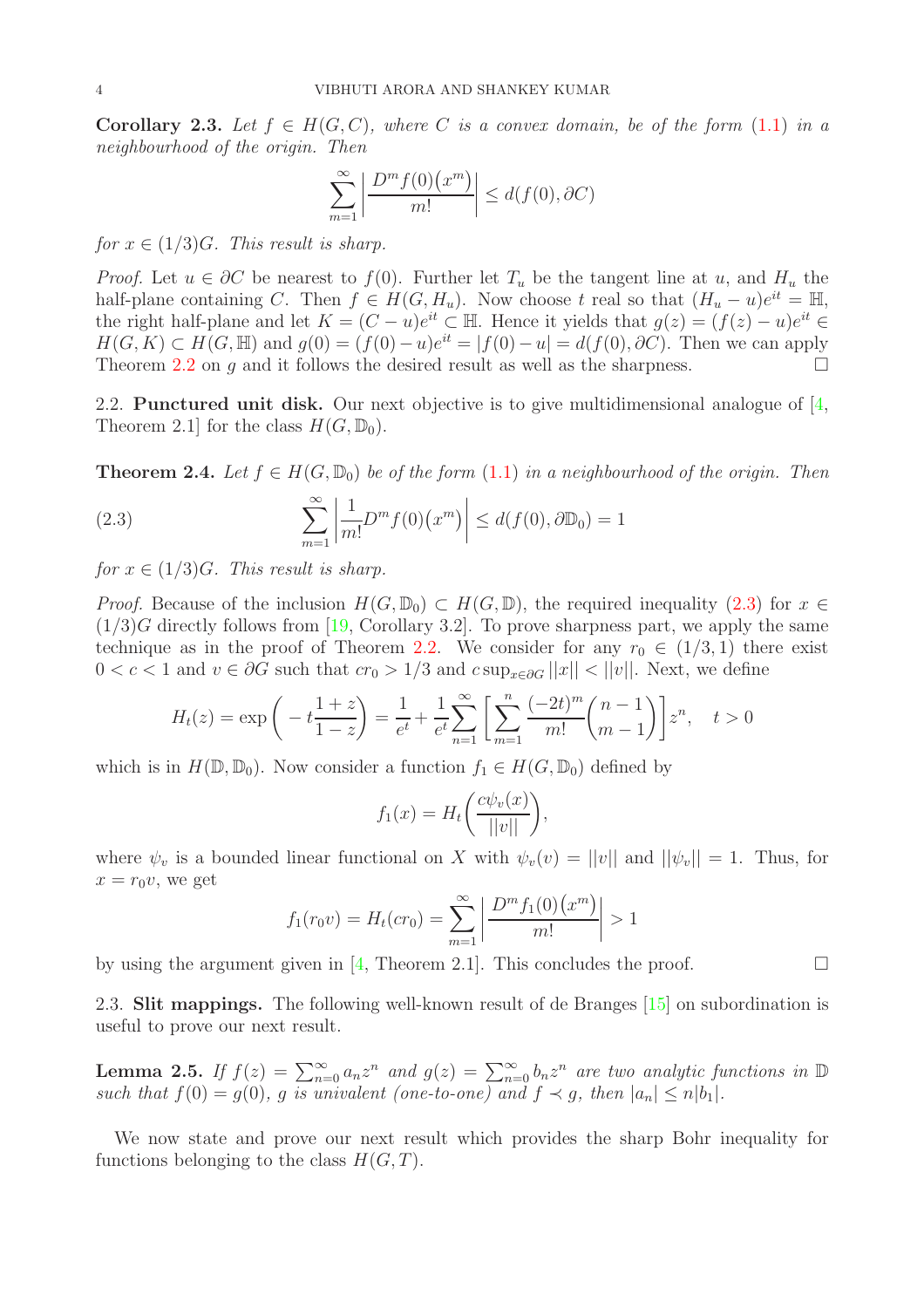**Theorem 2.6.** Let  $f \in H(G,T)$  of the form  $(1.1)$  in a neighbourhood of the origin with  $f(0) > 0$ . Then

<span id="page-4-0"></span>(2.4) 
$$
\sum_{m=1}^{\infty} \left| \frac{D^m f(0)(x^m)}{m!} \right| \le d(f(0), \partial T) = f(0)
$$

for  $x \in (3 - 2\sqrt{2})$ G. This result is sharp.

*Proof.* Suppose that  $f \in H(G,T)$ . Now, we construct F as in the proof of Theorem [2.2](#page-2-0) which is in  $H(\mathbb{D}, T)$  having series expansion  $(2.2)$ . Since  $F \in H(\mathbb{D}, T)$ , we may write the given condition as

$$
F(z) \prec g(z)
$$

where

$$
g(z) = f(0) \left(\frac{1+z}{1-z}\right)^2 = f(0) + 4f(0) \sum_{n=1}^{\infty} nz^n.
$$

Here q is univalent mapping in  $\mathbb D$  such that  $F(\mathbb D) \subset q(\mathbb D)$  and  $F(0) = q(0)$ . According to Lemma [2.5,](#page-3-1) we have

$$
\left|\frac{D^m f(0)(y^m)}{m!}\right| \le 4f(0)m, \quad m \ge 1.
$$

This gives, for  $z \in \mathbb{D}$  and  $y \in G$ , that

$$
\sum_{m=1}^{\infty} \left| \frac{D^m f(0)(y^m)}{m!} \right| |z|^m \le 4f(0) \sum_{m=1}^{\infty} m |z|^m = 4f(0) \frac{|z|}{(1-|z|)^2}
$$

which is less than or equal to  $f(0)$  for all  $|z| \leq 3 - 2\sqrt{2} \approx 0.17157$ . Hence the inequality  $(2.4)$ is hold in  $(3-2\sqrt{2})G$ .

To prove that the result is sharp, we adopt the approach of Theorem [2.2](#page-2-0) and consider the following situation: for any  $r_0 \in (3-2\sqrt{2}, 1)$ , there exist a  $c \in (0, 1)$  such that  $cr_0 > 3-2\sqrt{2}$ . Also there exist a  $v \in \partial G$  such that

$$
c \sup\{||x|| : x \in \partial G\} < ||v||.
$$

Next, we consider a function  $f_2$  on G defined by

$$
f_2(x) = U\left(\frac{c\psi_v(x)}{||v||}\right),\,
$$

where

$$
U(z) = \left(\frac{1+z}{1-z}\right)^2, \quad z \in \mathbb{D}
$$

and,  $\psi_v$  is a bounded linear functional on X with  $\psi_v(v) = ||v||$  and  $||\psi_v|| = 1$ . It is easy to check that  $c\psi_v(x)/||v|| \in \mathbb{D}$  and  $f_2 \in H(G,T)$ . Then, for  $x = r_0v$ , we have

$$
f_2(x) = f_2(0) + \sum_{m=1}^{\infty} \left| \frac{D^m f_2(0)(y^m)}{m!} \right| |z|^m = \left( \frac{1 + cr_0}{1 - cr_0} \right)^2 = 1 + 4 \sum_{n=1}^{\infty} n (cr_0)^n > 2.
$$

This shows the sharpness.  $\square$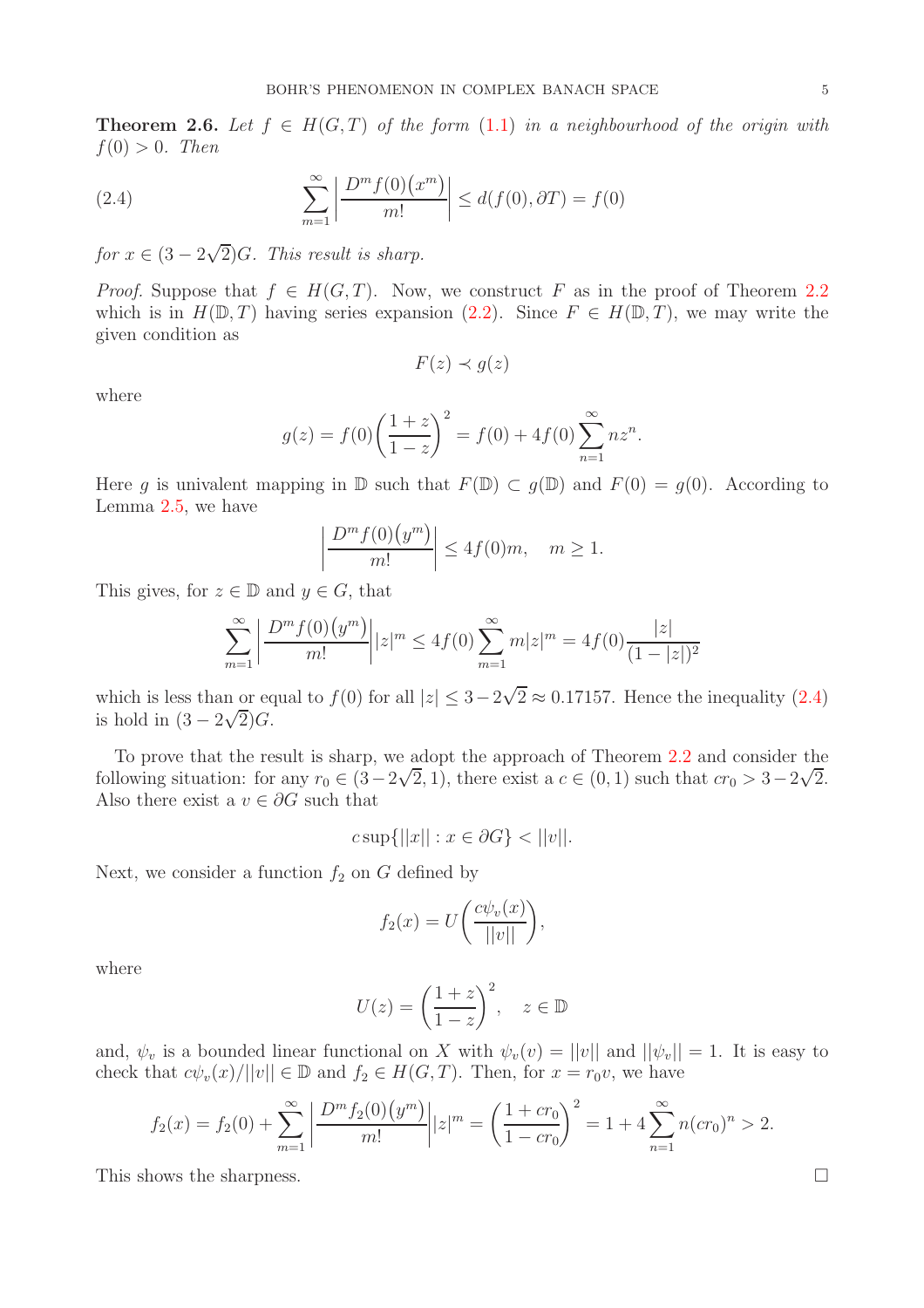2.4. **Exterior of the closed unit disk.** The following lemma by Abu-Muhanna and Ali [\[2\]](#page-6-10) will be required to establish our next result.

<span id="page-5-0"></span>**Lemma 2.7.** Let  $f \in H(\mathbb{D}, \overline{\mathbb{D}}^c)$ . Then  $f \prec W$ , where

$$
W(z) = \exp\left(\frac{1+\phi(z)}{1-\phi(z)}\right),\,
$$

with

<span id="page-5-1"></span>
$$
\phi(z) = \frac{z+b}{1+\overline{z}b} \text{ and } b = \frac{\log f(0) - 1}{\log f(0) + 1}.
$$

The following theorem extends a result, given by Abu-Muhanna and Ali [\[2,](#page-6-10) Theorem 2.1], in higher dimension.

**Theorem 2.8.** Let  $f \in H(G, \overline{D}^c)$  of the form  $(1.1)$  in a neighbourhood of the origin. Then

(2.5) 
$$
\lambda \left( \sum_{m=1}^{\infty} \left| \frac{D^m f(0)(x^m)}{m!} \right|, |f(0)| \right) \le \lambda(f(0), \partial \overline{\mathbb{D}}^c)
$$

for  $x \in (1/3)G$ . This result is sharp.

*Proof.* Let  $f \in H(G, \overline{D}_{\overline{C}}^c)$ . Then we can construct a function F as in the proof of Theorem [2.2](#page-2-0) which will be in  $H(\mathbb{D}, \overline{\mathbb{D}}^c)$  and have the series expansion [\(2.2\)](#page-2-1). Now, by using Lemma [2.7,](#page-5-0) we have  $F \prec W$ . It is easy to observe that, the  $W(z)$  defined in Lemma [2.7](#page-5-0) can be written as

$$
W(z) = F(0) \exp\left(\frac{\log |F(0)|^2 z}{1 - z}\right).
$$

Hence, from  $[2,$  Equation 2.7], we obtain

$$
\sum_{m=0}^{\infty} \left| \frac{1}{m!} D^m f(0) (x^m) \right| |z|^m \leq |F(0)|^{\frac{1+|z|}{1-|z|}} = |f(0)|^{\frac{1+|z|}{1-|z|}}.
$$

It leads to the fact that, for  $|z| \leq 1/3$ ,

$$
\sum_{m=0}^{\infty} \left| \frac{1}{m!} D^m f(0) (x^m) \right| |z|^m \le |f(0)|^2.
$$

Then a simple computation shows that

$$
\lambda \bigg( \sum_{m=0}^{\infty} \bigg| \frac{1}{m!} D^m f(0) (x^m) \bigg|, |f(0)| \bigg) \le \lambda (|f(0)|, |f(0)|^2) \le \lambda (|f(0)|, 1)
$$

holds for  $x \in (1/3)G$ .

Finally, we prove that inequality [\(2.5\)](#page-5-1) is not holds true for  $x \in r_0 G$ , where  $r_0 \in (1/3, 1)$ . As we know that there exist a  $c \in (0,1)$  and  $v \in \partial G$  such that  $cr_0 > 1/3$  and

$$
c \sup\{||x|| : x \in \partial G\} < ||v||.
$$

Now, we consider a function  $f_3$  on G defined by

$$
f_3(x) = W\bigg(\frac{c\psi_v(x)}{||v||}\bigg),\,
$$

where  $\psi_v$  is a bounded linear functional on X with  $\psi_v(v) = ||v||$  and  $||\psi_v|| = 1$ . Thus

$$
f_3(r_0v) = W(c r_0) = |f(0)| \exp\left(\frac{cr_0}{1 - cr_0} \log |f(0)|^2\right) = |f(0)|^{(1+cr_0)/(1-cr_0)}.
$$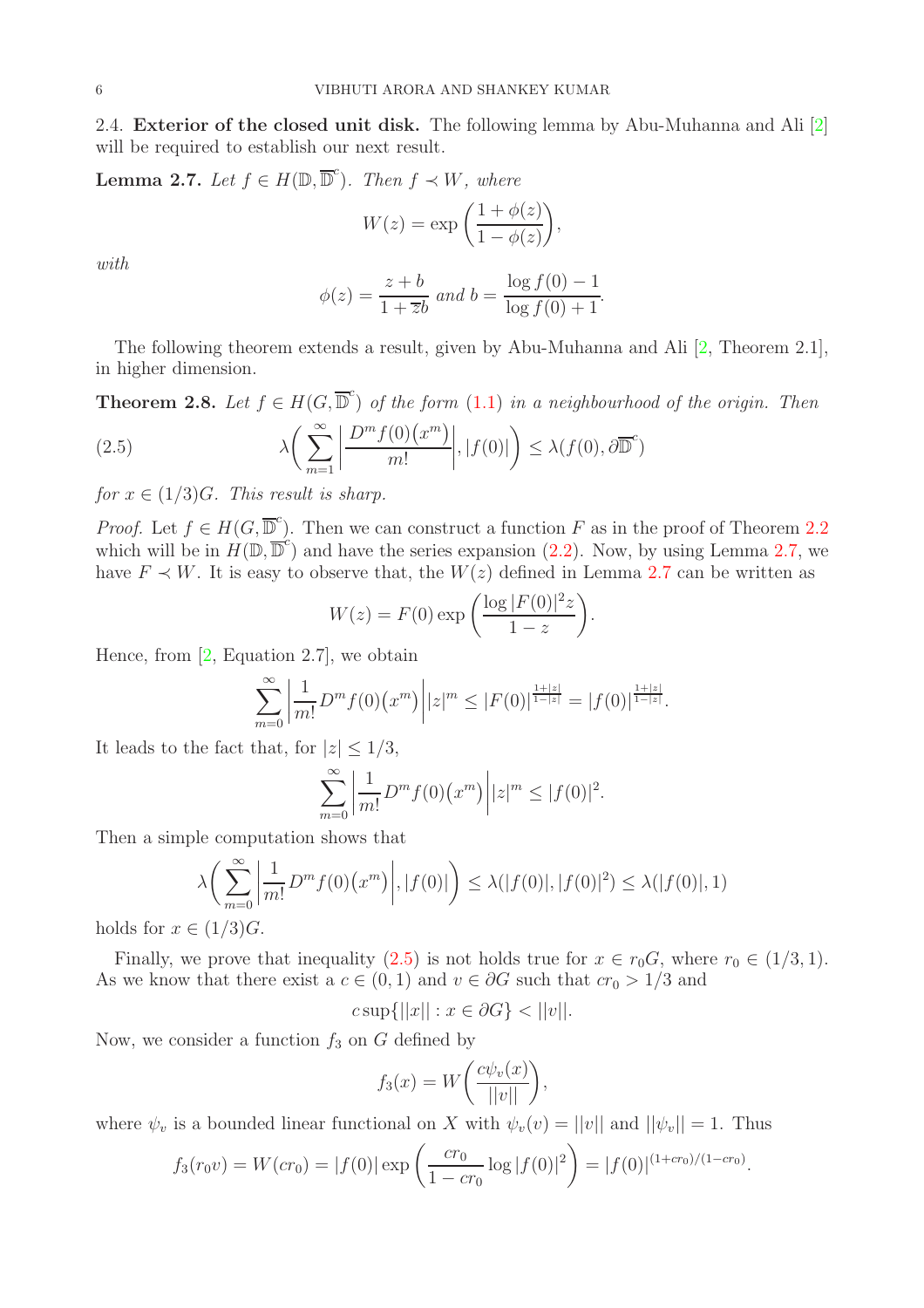Also, a simple computation gives that

$$
\frac{\lambda(|f(0)|,|f(0)|^{(1+cr_0)/(1-cr_0)})}{\lambda(|f(0)|,1)} = \frac{\sqrt{2}|f(0)|(|f(0)|^{(2cr_0)/(1-cr_0)}-1)}{(|f(0)|-1)\sqrt{1+|f(0)|^{2(1+cr_0)/(1-cr_0)}}} \to \frac{2cr_0}{1-cr_0}
$$

as  $|f(0)| \to 1$ . Since  $2x/(1-x) > 1$ , for  $x > 1/3$ , it leads to the fact that

$$
\lambda \bigg( \sum_{m=0}^{\infty} \bigg| \frac{1}{m!} D^m f_0(0) (x^m) \bigg| |z|^m, |f(0)| \bigg) = \lambda (|f(0)|, |f(0)|^2) > \lambda (|f(0)|, 1)
$$

as  $|f(0)| \to 1$ . This concludes the theorem.

Acknowledgement. The authors would like to thank Professor Swadesh Kumar Sahoo for fruitful discussion on this topic. The first author thanks IIT Bhubaneswar for providing Institute Post Doctoral Fellowship. The work of the second author is supported by the Institute Post Doctoral Fellowship of NISER Bhubaneswar, India.

Conflict of Interests. The authors declare that there is no conflict of interests regarding the publication of this paper.

### **REFERENCES**

- <span id="page-6-14"></span>[1] Y. Abu-Muhanna, Bohr's phenomenon in subordination and bounded harmonic classes, Complex Var. Elliptic Equ.  $55(11)$ ,  $1071-1078$  (2010).
- <span id="page-6-10"></span>[2] Y. Abu-Muhanna and R. M. Ali, Bohr's phenomenon for analytic functions into the exterior of a compact convex body, J. Math. Anal. Appl. 379 (2011), 512–517.
- <span id="page-6-11"></span>[3] Y. Abu-Muhanna and R. M. Ali, Bohr's phenomenon for analytic functions and the hyperbolic metric, Math. Nachr. 286(11-12) (2013), 1059–1065.
- <span id="page-6-12"></span>[4] Y. Abu-Muhanna, R. M. Ali, and Z. C. Ng, Bohr radius for the punctured disk, *Math. Nachr.* 290 (2017), 2434–2443.
- <span id="page-6-3"></span>[5] Y. Abu-Muhanna, R. M. Ali, and S. Ponnusamy, On the Bohr inequality. In "Progress in Approximation Theory and Applicable Complex Analysis" (Edited by N. K. Govil et al.), Springer Optimization and Its Applications, 117 (2016), 265–295.
- <span id="page-6-4"></span>[6] Y. Abu-Muhanna, R. M. Ali, and S. K. Lee, The Bohr operator on analytic functions and sections, J. Math. Anal. Appl. 496(2), (2021), 124837.
- <span id="page-6-7"></span>[7] L. Aizenberg, Multidimensional analogues of Bohr's theorem on power series, Proc. Amer. Math. Soc. 128 (2000), no. 4, 1147–1155.
- <span id="page-6-15"></span><span id="page-6-9"></span>[8] L. Aizenberg, Generalization of results about the Bohr radius for power series, Stud. Math. 180 (2007), 161–168.
- <span id="page-6-16"></span>[9] V. Allu and V. Arora, Bohr-Rogosinski type inequalities for concave univalent functions, Preprint. arXiv:2204.14085
- [10] B. Bhowmik and N. Das, Bohr phenomenon for subordinating families of certain univalent functions, J. Math. Anal. Appl. 462(2) (2018) 1087–1098.
- <span id="page-6-5"></span>[11] B. Bhowmik and N. Das, Bohr phenomenon for locally univalent functions and logarithmic power series, Comput. Methods Funct. Theory 19(4), 729–745 (2019).
- <span id="page-6-8"></span>[12] B. Bhowmik and N. Das, Bohr radius and its asymptotic value for holomorphic functions in higher dimensions, C. R. Math. Acad. Sci. Paris, 359 (2021), 911–918.
- <span id="page-6-6"></span>[13] H. P. Boas and D. Khavinson, Bohr's power series theorem in several variables, Proc. Amer. Math. Soc. 125 (1997), 2975–2979.
- <span id="page-6-17"></span><span id="page-6-1"></span>[14] H. Bohr, A theorem concerning power series, *Proc. London Math. Soc.* 13(2) (1914), 1–5.
- <span id="page-6-2"></span>[15] L. de Branges, A proof of the Bieberbach conjecture, Acta Math. 154 (1985), 137–152.
- [16] P. G. Dixon, Banach algebras satisfying the non-unital von Neumann inequality, Bull. Lond. Math. Soc., 27 (1995), pp. 359–362
- <span id="page-6-13"></span><span id="page-6-0"></span>[17] P. L. Duren, Univalent Functions Springer-Verlag, New York, (1983).
- [18] I. Graham and G. Kohr, Geometric function theory in one and higher dimensions, Pure and Applied Mathematics, Marcel Dekker, 255, Marcel Dekker, 2003.